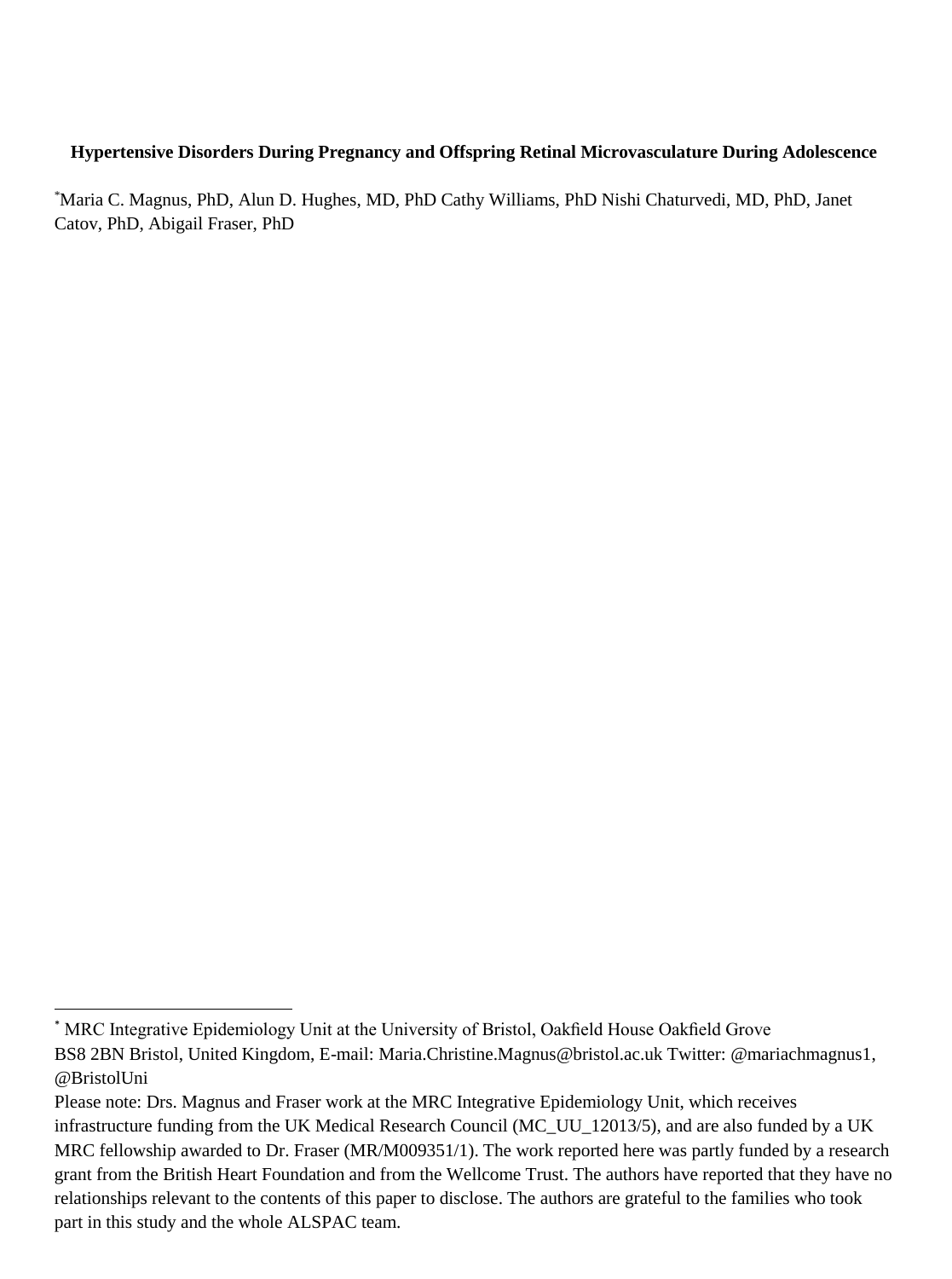Offspring of mothers with hypertensive disorders during pregnancy (HDP) have increased risk of cardiovascular disease (CVD) (1). Whether this is due to a direct intrauterine effect, such as maternal inflammation, endothelial dysfunction, or poor placentation linked to pre-eclampsia (PE), or due to shared genetics or environment that predispose to increased blood pressure, as seen in gestational hypertension (GH), remains undetermined (1). Regardless, it has been postulated that microvascular changes that predate cardiovascular events by decades could play a role (2). Retinal scans are a noninvasive way to directly observe the human microvasculature. We examined whether exposure to maternal HDP was associated with retinal microvascular features in adolescents in a U.K. pregnancy cohort.

We included 1,082 singletons with information on maternal HDP and retinal microvasculature at age 13 years from the ALSPAC (Avon Longitudinal Study of Parents and Children). Ethical approval was granted by the ALSPAC Law and Ethics Committee and local research ethics committees. Women without pre- existing hypertension were classified with GH if they had systolic blood pressure  $\geq 140$  mm Hg and/or diastolic blood pressure  $\geq 90$  mm Hg on at least 2 occasions first occurring after 20 gestational weeks. PE was defined as GH in combination with proteinuria  $(\geq 1+$  dipstick test). We compared children of mothers with GH and PE to children of mothers without pre-existing hypertension. Measures of retinal microvasculature included arteriolar diameters, venular diameters, arteriolar length diameter ratio, arteriolar tortuosity, arteriovenous ratio, and optimality deviance. Multi- variable linear regression models adjusted for sex and ametropia (model 1), in addition to maternal age, parity, education, pre-pregnancy body mass index, smoking, and grandparental history of CVD (model 2).

A total of 159 mothers (15%) had GH, whereas 18 (2%) had PE. Mean age at the time of the retinal scans was 12.8 years (SD 0.2). Maternal GH showed modest associations with offspring retinal venular diameter (adjusted mean difference 2.56 mm; 95% confidence interval [CI]: 0.20 to 4.92 mm), and arteriovenous ratio (adjusted mean difference -0.02; 95% CI: -0.04 to -0.01) (Table 1). Similar associations were not observed for PE, with an adjusted mean difference of 0.88 mm (95% CI: -5.57 to 7.32 mm) for retinal venular diameter, and an adjusted mean difference of -0.01 (95% CI: -0.05 to 0.04) for arteriovenous ratio (Table 1). There was no strong evidence of any additional associations. Excluding children with childhood-onset diabetes  $(n = 3)$  did not change the results.

Our findings indicate that children born to mothers with GH (but not PE) have a greater venular diameter and a lower arteriovenous ratio compared with children of mothers without pre-existing hypertension before pregnancy. In contrast to findings from the Generation R cohort, which examined children at age 6 years, our findings do not support a narrower arteriolar diameter among children exposed to HDP (3). The differences between our findings and those from Generation R may be explained by the fact that they measured retinal microvasculature at age 6 years, or that they did not separate GH from PE. However, both narrower arterioles and wider venules are known to predict future hypertension and CVD events. It is therefore plausible that there is a microvascular pathway linking HDP and increased CVD risk in offspring (4). The association of GH—but not of PE—with offspring retinal microvasculature is also in line with previously reported results for offspring blood pressure in ALSPAC (5). Based on our results, the associations between maternal GH and offspring microvasculature might reflect a common role of an underlying genetic predisposition or life- style characteristics linked to hypertension/CVD as opposed to a direct intrauterine effect. In conclusion, our results indicate that children of mothers with GH have a wider venular diameter and lower arteriovenous ratio. This might be explained by a common role of genetic or lifestyle characteristics linked to CVD risk.

## REFERENCES

1. [Thoulass JC, Robertson L, Denadai L, et al. Hypertensive disorders of pregnancy and adult offspring](http://refhub.elsevier.com/S0735-1097(18)35468-8/sref1)  [cardiometabolic outcomes: a systematic review of the](http://refhub.elsevier.com/S0735-1097(18)35468-8/sref1) [literature and meta-analysis. J Epidemiol Community Health](http://refhub.elsevier.com/S0735-1097(18)35468-8/sref1)  [2016;70:414–22.](http://refhub.elsevier.com/S0735-1097(18)35468-8/sref1)

2. [Li LJ, Ikram MK, Wong TY. Retinal vascular imaging in early life: insights into processes and risk of](http://refhub.elsevier.com/S0735-1097(18)35468-8/sref2)  [cardiovascular disease. J Physiol 2016;594:](http://refhub.elsevier.com/S0735-1097(18)35468-8/sref2)